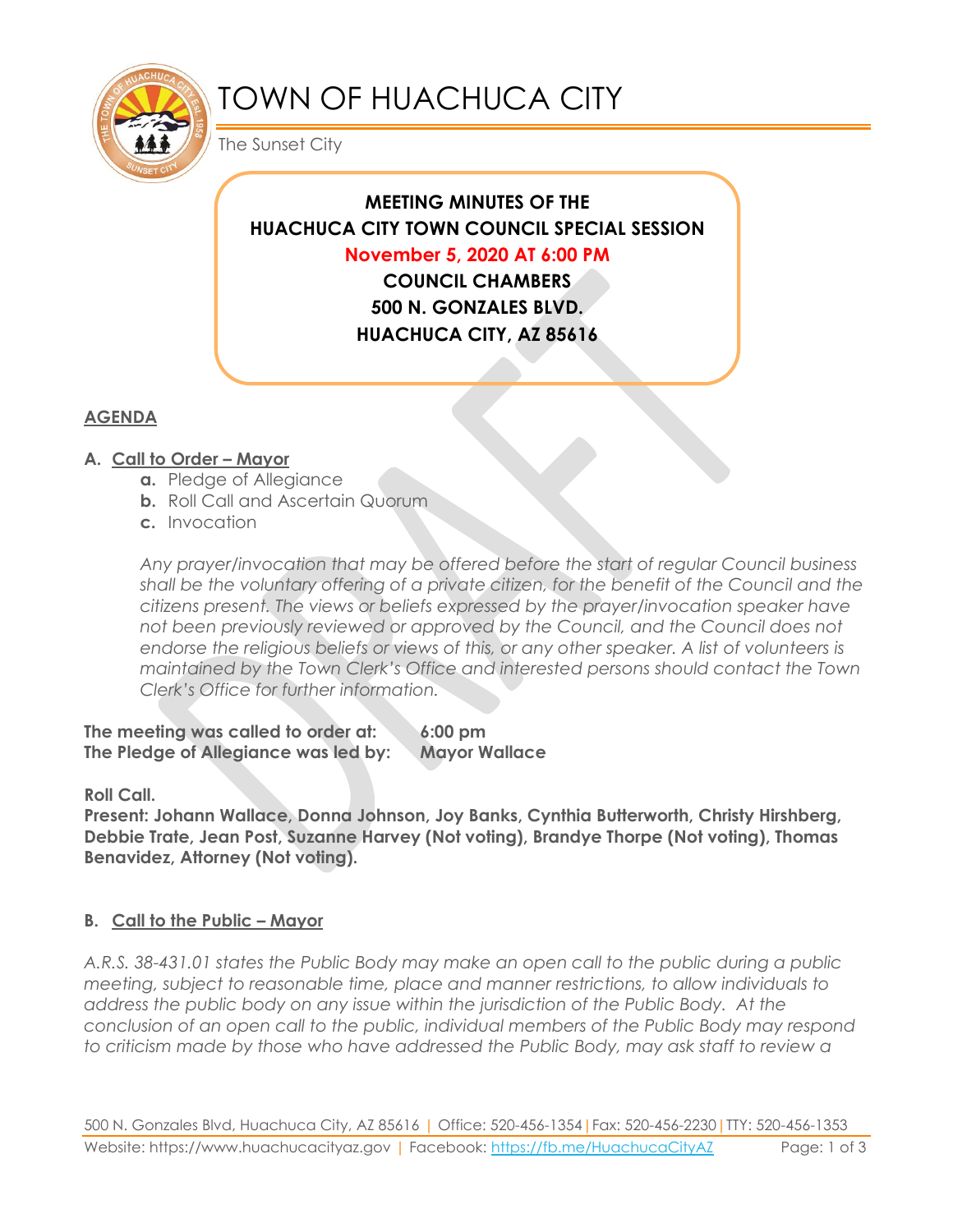*matter or may ask that a matter be put on a future agenda. However, members of the Public Body shall not discuss or take legal action on matters raised during an open call to the public unless the matters are properly noticed for discussion and legal action.*

### **C. New Business Before Council - Mayor**

*Public comment will be taken at the beginning of each agenda item, after the subject has been announced by the Mayor and explained by staff. Any citizen, who wishes, may speak one time for five minutes on each agenda item before or after Council discussion. Questions from Council Members, however, may be directed to staff or a member of the public through the Mayor at any time.* 

**C.1 Discussion and/or Action [Mayor Wallace]:** The Council might vote to convene in executive [closed] session, pursuant to A.R.S. 38-431.03(A)(1), to interview applicants and discuss hiring a new Town Manager. Following the executive session, the Council might reconvene in public session to hire a new Town Manager or direct staff concerning further interviews and or recruitment activity.

#### **Motion: , Action: Open for Discussion and/or Action, Moved by Johann Wallace, Seconded by Donna Johnson.**

Mayor Wallace: I do see our applicant, Mr. Baker.

**Motion: 6:02pm, Action: Enter Executive Session, Moved by Johann Wallace, Seconded by Donna Johnson. Motion passed unanimously.**

# **Motion: 6:32pm , Action: Close Executive Session and enter back into Public, Moved by Johann Wallace, Seconded by Donna Johnson.**

#### **Motion passed unanimously.**

Mayor Wallace: It is noticed on the Agenda for us to make a decision now, we are not going to do that, we are going to wait for the actual meeting.

#### **D. Adjournment**

**Motion:** , **Action:** Adjourn, **Moved by** Johann Wallace, **Seconded by** Cynthia Butterworth. Motion passed unanimously.

#### **Meeting Adjourned: 6:33pm**

Approved by Mayor Johann R. Wallace on November 19, 2020.

\_\_\_\_\_\_\_\_\_\_\_\_\_\_\_\_\_\_\_\_\_\_\_\_\_\_\_\_\_\_\_\_\_\_\_\_